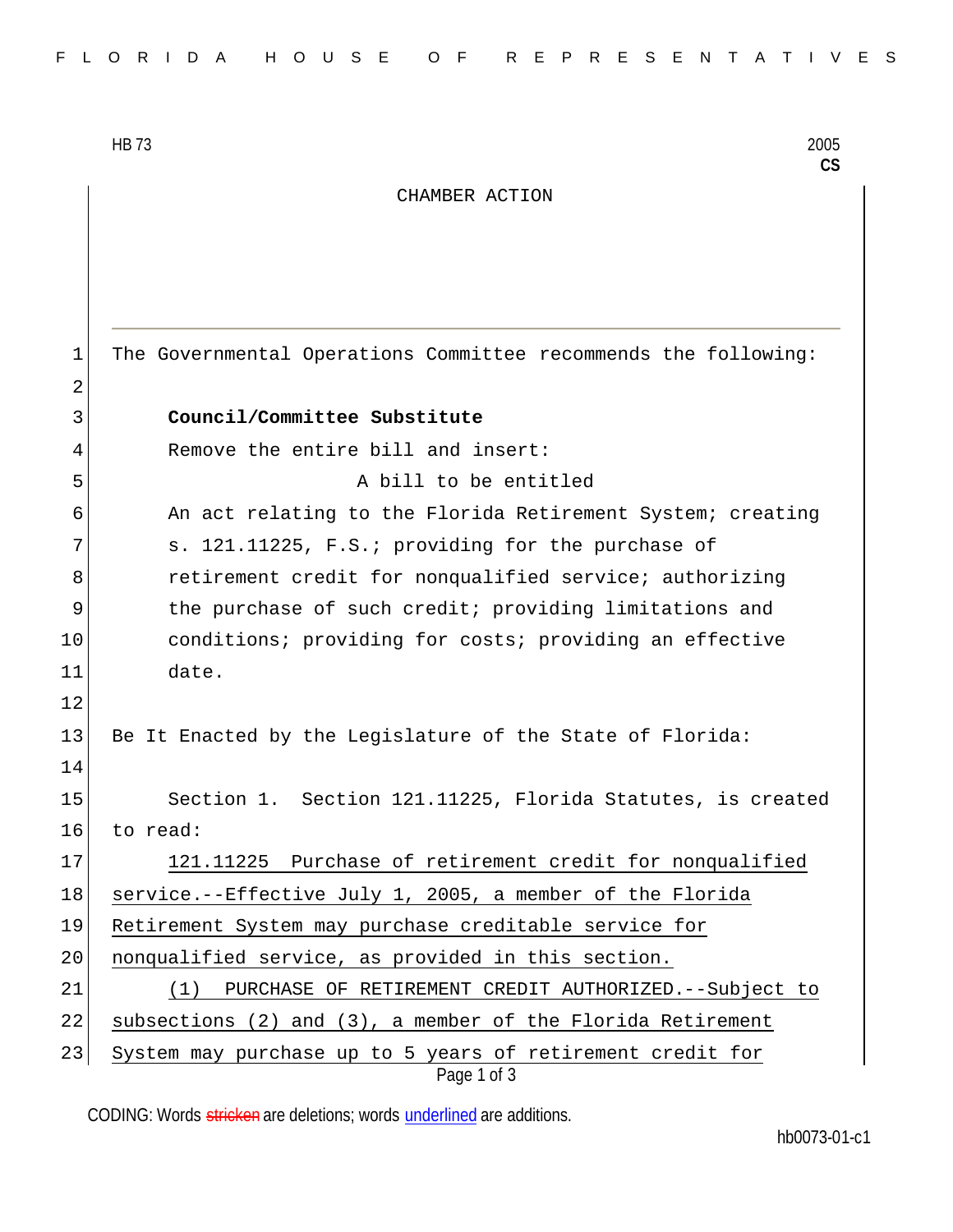| FLORIDA HOUSE OF REPRESENTATIVES |  |
|----------------------------------|--|
|----------------------------------|--|

|    | 2005<br><b>HB 73</b><br>CS                                       |
|----|------------------------------------------------------------------|
| 24 | nonqualified service for time not creditable under other         |
| 25 | provisions of the plan. Credit for 1 year of such service may be |
| 26 | purchased for each year of creditable service a member completes |
| 27 | under the Florida Retirement System.                             |
| 28 | (2)<br>LIMITATIONS AND CONDITIONS.--                             |
| 29 | A member is eligible to purchase and receive credit<br>(a)       |
| 30 | for nonqualified service under this section after he or she has  |
| 31 | completed 6 years of creditable service under the Florida        |
| 32 | Retirement System, excluding:                                    |
| 33 | Service purchased under this section.<br>1.                      |
| 34 | Out-of-state and federal service claimed and purchased<br>2.     |
| 35 | under s. 121.1115.                                               |
| 36 | In-state public service.<br>3.                                   |
| 37 | In-state service in accredited nonpublic schools and<br>4.       |
| 38 | colleges, including charter schools and charter technical career |
| 39 | centers claimed and purchased under s. 121.1122.                 |
| 40 | A member may not purchase and receive credit for more<br>(b)     |
| 41 | than 5 years of creditable service aggregated under the          |
| 42 | provisions of this section and ss. 121.1115 and 121.1122.        |
| 43 | Service credit claimed under this section shall be<br>(c)        |
| 44 | credited only as service in the Regular Class of membership and  |
| 45 | is subject to s. 112.65.                                         |
| 46 | A member shall be eligible to receive service credit<br>(d)      |
| 47 | for nonqualified service after leaving the Florida Retirement    |
| 48 | System only upon returning to membership and completing at least |
| 49 | 1 year of creditable service in the Florida Retirement System.   |
| 50 | COST.--The cost to purchase retirement credit under<br>(3)       |
| 51 | this section shall be calculated in the same manner as set forth |

Page 2 of 3

CODING: Words stricken are deletions; words underlined are additions.